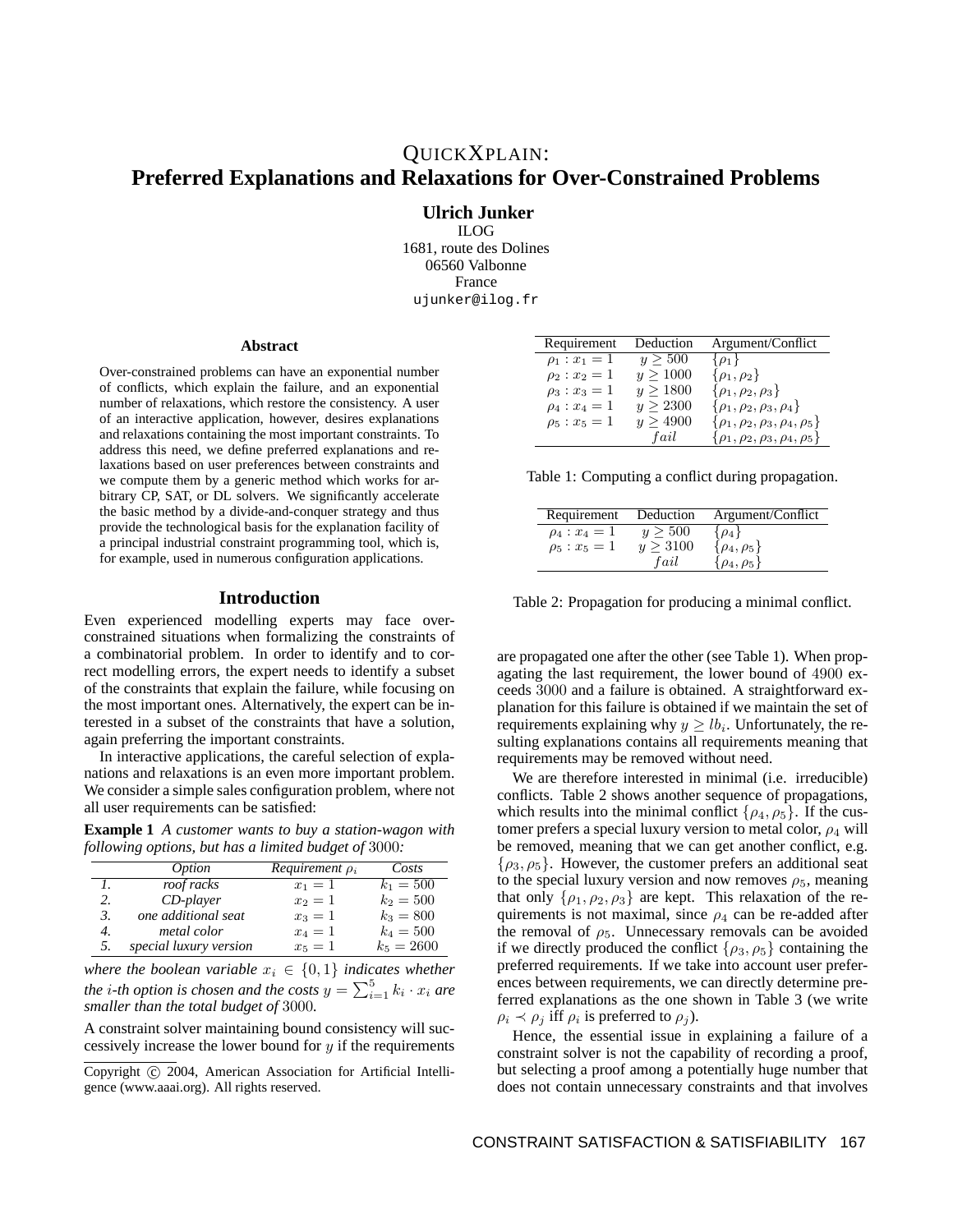| Requirement     | Deduction     | Argument/Conflict    |
|-----------------|---------------|----------------------|
| $\rho_3: x_3=1$ | y > 800       | $\{\rho_3\}$         |
| $\rho_5: x_5=1$ | $y \geq 3400$ | $\{\rho_3,\rho_5\}$  |
|                 | fail          | $\{\rho_3, \rho_5\}$ |

Table 3: A preferred explanation for  $\rho_3 \prec \rho_1 \prec \rho_2 \prec \rho_5 \prec$  $\rho_4$ .

the most preferred constraints. We address this issue by a preference-controlled algorithm that successively adds most preferred constraints until they fail. It then backtracks and removes least preferred constraints if this preserves the failure. Relaxations can be computed dually, first removing least preferred constraints from an inconsistent set until it is consistent. The number of consistency checks can drastically be reduced by a divide-and-conquer strategy that successively decomposes the overall problem. In the good case, a single consistency check can remove all the constraints of a subproblem.

We first define preferred relaxations and explanations and then develop the preference-based explanation algorithms. After that, we discuss consistency checking involving search as well as related work.

## **Preferred Explanations and Relaxations**

Although the discussion of this paper focuses on constraint satisfaction problems (CSP), its results and algorithms apply to any satisfiability problem such as propositional satisfiability (SAT) or the satisfiability of concepts in description logic (DL). We completely abstract from the underlying constraint language and simply assume that there is a monotonic satisfiability property: *if*  $S$  *is a solution of a set*  $C_1$  *of constraints then it is also a solution of all subsets*  $C_2$  *of*  $C_1$ *.* 

If a set of constraints has no solution, some constraints must be relaxed to restore consistency. It is convenient to distinguish a background  $\beta$  containing the constraints that cannot be relaxed. Typically, unary constraints  $x \in D$  between a variable  $x$  and a domain  $D$  will belong to the background. In interactive problems, only user requirements can be relaxed, leaving all other constraints in the background. We now define a relaxation of a problem  $P := (\mathcal{B}, \mathcal{C})$ :

**Definition 1** *A subset* R *of* C *is a* relaxation *of a problem*  $\mathcal{P} := (\mathcal{B}, \mathcal{C})$  *iff*  $\mathcal{B} \cup \mathcal{R}$  *has a solution.* 

A relaxation exists iff  $\beta$  is consistent. Over-constrained problems can have an exponential number of relaxations. A user typically prefers to keep the important constraints and to relax less important ones. That means that the user is at least able to compare the importance of some constraints. Thus, we will assume the existence of a strict partial order between the constraints of  $\mathcal{C}$ , denoted by  $\prec$ . We write  $c_1 \prec c_2$  iff (the selection of) constraint  $c_1$  is preferred to (the selection of)  $c_2$ . (Junker & Mailharro 2003) show how those preferences can be specified in a structured and compact way. There are different ways to define preferred relaxations on such a partial order (cf. e.g. (Junker 2002)). In this paper, we will pursue the lexicographical approach of (Brewka 1989) which assumes the existence of a unique ranking among the constraints. The partial order  $\prec$  is considered an incomplete specification of this ranking. We will introduce three extensions of this partial order:

- A *linearization* < of ≺, which is a strict total order that is a superset of  $\prec$  and which describes the ranking.
- Two lexicographic extensions of  $\lt$ , denoted by  $\lt_{lex}$  and  $\leq_{antilex}$ , which are defined over sets of constraints.

Those lexicographic orders will be defined below. For now, we keep only in mind that two relaxations can be compared by the lexicographic extension  $\lt_{lex}$ .

Similarly, an over-constrained problem may have an exponential number of conflicts that explain the inconsistency.

**Definition 2** *A subset* C *of* C *is a* conflict *of a problem*  $P :=$  $(\mathcal{B}, \mathcal{C})$  *iff*  $\mathcal{B} \cup C$  *has no solution.* 

A conflict exists iff  $\mathcal{B} \cup \mathcal{C}$  is inconsistent. Some conflicts are more relevant for the user than other conflicts. Suppose that there are two conflicts in a given constraint system:

- Conflict 1 involves only very important constraints.
- Conflict 2 involves less important constraints.

The intuition is that conflict 1 is much more significant for the user than conflict 2. Indeed, in any way, the user will have to resolve the first conflict, and thus, he will have to relax at least one important constraint. As for the second conflict, a less important constraint can be relaxed and the user will consider such a modification as more easy to do.

We now give a formalization of the above intuitions. We define *preferred relaxations* following (Brewka 1989) and then give an analogous definition for *preferred conflicts*. Firstly, we recall the definition of the lexicographic extension of a total order.

**Definition 3** *Given a total order* < *on* C*, we enumerate the elements* of C *in increasing*  $\lt$ *-order*  $c_1, \ldots, c_n$  *starting* with *the most important constraints (i.e.*  $c_i < c_j$  *implies*  $i < j$ ) *and compare two subsets* X, Y *of* C *lexicographically:*

$$
X <_{lex} Y
$$
  
\niff  
\n
$$
\exists k : c_k \in X - Y \text{ and}
$$
\n
$$
X \cap \{c_1, \dots, c_{k-1}\} = Y \cap \{c_1, \dots, c_{k-1}\}
$$
\n(1)

Next, we define preferred relaxations, first for a total order over the constraints, and then for a partial order:

**Definition 4** *Let*  $P := (B, C, <)$  *be a totally ordered problem. A relaxation* R *of* P *is a* preferred relaxation *of* P *iff there is no other relaxation*  $R^*$  *of*  $\mathcal{P}$  *s.t.*  $R^* <_{lex} R$ *.* 

**Definition 5** *Let*  $P := (B, C, \prec)$  *be a partially ordered problem. A relaxation* R *of* P *is a* preferred relaxation *of*  $P$  *iff* there is a linearization  $\langle \nvert \nvert \nvert \nvert \nvert s \rangle$  as *a* preferred *relaxation of*  $(\mathcal{B}, \mathcal{C}, \langle)$ *.* 

A preferred relaxation  $R$  is maximal (non-extensible) meaning that each proper superset of  $R$  has no solution. If no preferences are given, i.e.  $\prec$  is the empty relation, then the maximal relaxations and the preferred relaxations coincide. If  $\prec$  is a strict total order and B is consistent, then P has a unique preferred relaxation.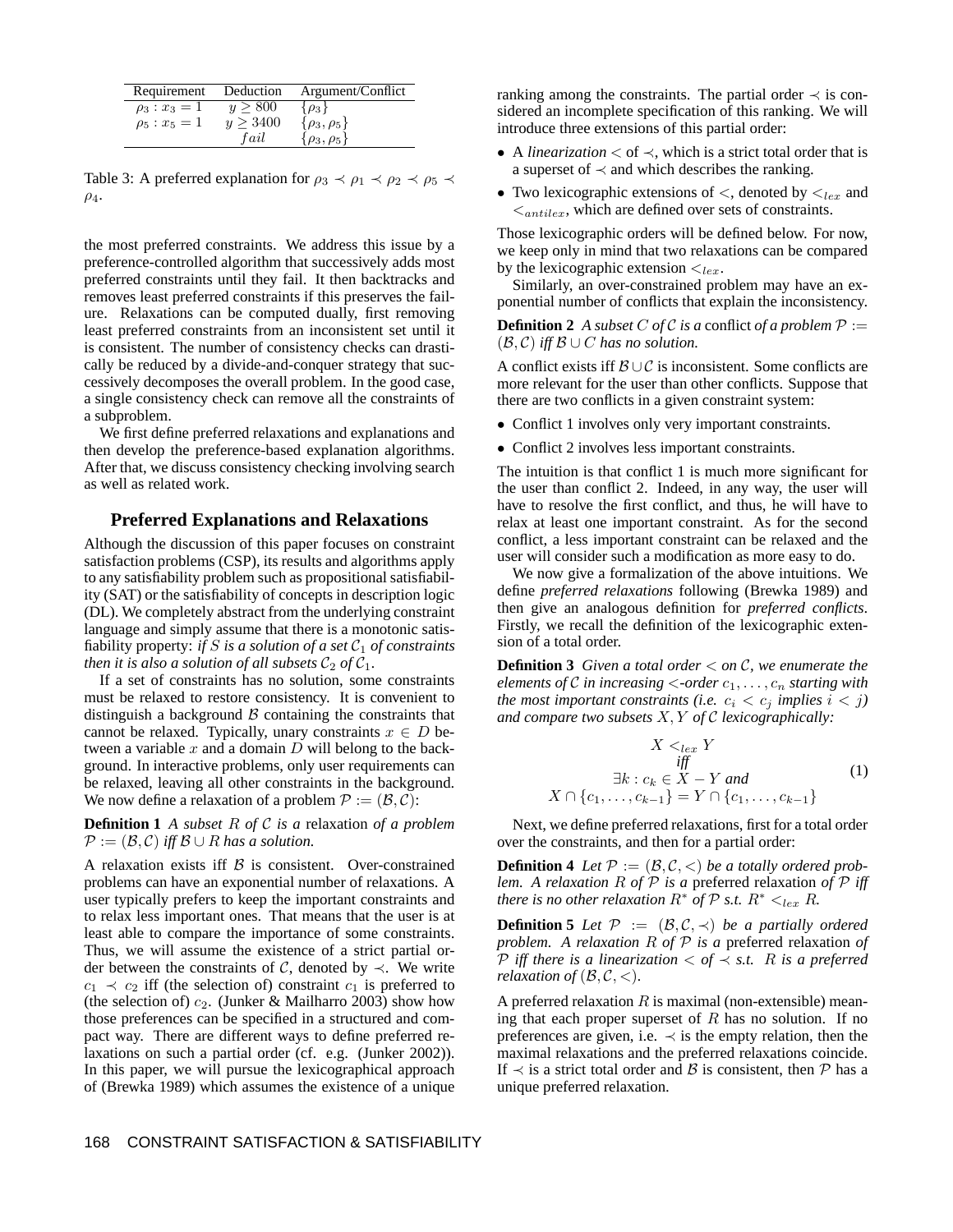The definitions of preferred conflicts follow the same scheme as the definitions of the preferred relaxations. In order to get a conflict among the most important constraints, we prefer the retraction of least important constraints:

**Definition 6** *Given a total order* < *on* C*, we enumerate the elements of* C *in increasing order*  $c_1, \ldots, c_n$  *(i.e.*  $c_i < c_j$ *implies*  $i < j$ *)* and compare X and Y lexicographically in *the reverse order:*

$$
X \leq_{antilex} Y
$$
  
\niff  
\n
$$
\exists k : c_k \in Y - X \text{ and}
$$
\n
$$
X \cap \{c_{k+1}, \dots, c_n\} = Y \cap \{c_{k+1}, \dots, c_n\}
$$
\n(2)

A preferred conflict can now be defined:

**Definition 7** *Let*  $P := (B, C, <)$  *be a totally ordered problem. A conflict* C *of* P *is a* preferred conflict *of* P *iff there is no other conflict*  $C^*$  *of*  $P$  *s.t.*  $C^*$   $\leq_{ant}$   $C$ *.* 

**Definition 8** *Let*  $P := (B, C, \prec)$  *be a partially ordered problem.* A *conflict* C *of*  $P$  *is a* preferred conflict *of*  $P$  *iff there is a linearization*  $\lt$  *of*  $\lt$  *s.t. C is a preferred conflict*  $of$  ( $\beta$ ,  $\beta$ ,  $\lt$ )

A preferred conflict  $C$  is minimal (irreducible) meaning that each proper subset of  $C$  has a solution. If no preferences are given ( $\prec$  is empty), then the minimal conflicts and the preferred conflicts coincide. If  $\prec$  is a strict total order and  $B \cup C$  is inconsistent, then P has a unique preferred conflict. Hence, a total order uniquely specifies or characterizes the conflict that will be detected by our algorithms. It is also interesting to note that the constraint graph consisting of the constraints of a minimal conflict is connected.

**Proposition 1** *Let C be a conflict for a CSP*  $\mathcal{P}$  := ( $\emptyset$ ,  $\mathcal{C}$ ,  $\prec$ ). *If* C *is a minimal conflict of* P*, then the constraint graph of* C *consists of a single strongly connected component.*

There is a strong duality between relaxations and conflicts with a rich mathematical structure. The relationships between  $\leq_{antilex}$  and  $\leq_{lex}$  can be stated as follows:

**Proposition 2**  $X \leq_{antilex} Y$  iff  $Y(<sup>-1</sup>)_{lex} X$ .

Conflicts correspond to the complements of relaxations of the negated problem with inverted preferences:

**Proposition 3** Let  $\neg c_j \succ' \neg c_i$  iff  $c_i \prec c_j$ . R is a preferred *relaxation (conflict) of*  $(B, C, \prec)$  *iff*  $\{\neg c \mid c \in C - C\}$  *is a preferred conflict (relaxation) of*  $\left(\neg \mathcal{B}, \{\neg c \mid c \in \mathcal{C}\}, \succ'\right)$ .

The definition of preferred relaxations and preferred conflicts can be made constructive, thus providing the basis for the explanation and relaxation algorithms. Consider a totally ordered problem  $P := (\mathcal{B}, \mathcal{C}, \langle)$  s.t.  $\mathcal{B}$  is consistent, but not  $\mathcal{B} \cup \mathcal{C}$ . We enumerate the elements of  $\mathcal{C}$  in increasing  $\lt$ -order  $c_1, \ldots, c_n$ . We construct the preferred relaxation of  $P$  by  $R_0 := \emptyset$  and

$$
R_i := \begin{cases} R_{i-1} \cup \{c_i\} & \text{if } B \cup R_{i-1} \cup \{c_i\} \text{ has a solution} \\ R_{i-1} & \text{otherwise} \end{cases}
$$

The preferred conflict of  $P$  is constructed in the reverse order. Let  $C_n := \mathcal{C}$  and

$$
C_i := \begin{cases} C_{i+1} - \{c_i\} & \text{if } B \cup C_{i+1} - \{c_i\} \text{ has no solution} \\ C_{i+1} & \text{otherwise} \end{cases}
$$

Adding a constraint to a relaxation thus corresponds to the retraction of a constraint from a conflict. As a consequence of this duality, algorithms for computing relaxations can be reformulated for computing conflicts and vice versa.

Preferred conflicts explain why best elements cannot be added to preferred relaxations. In fact, the <-minimal element that is not contained in the preferred relaxation  $R$  of a problem  $P := (\mathcal{B}, \mathcal{C}, \langle)$  is equal to the  $\langle$ -maximal element of the preferred conflict  $C$  of  $\mathcal{P}$ :

**Proposition 4** *If* C *is a preferred conflict of*  $P := (B, C, <)$ *and* R *is a preferred relaxation of* P*, then the* <*-minimal element of*  $C - R$  *is equal to the*  $\lt$ *-maximal element of*  $C$ *.* 

Preferred conflicts permit an incremental construction of preferred relaxations while avoiding unnecessary commitments. For example, consider  $\alpha \prec \beta \prec \gamma$  and the background constraints  $\neg \beta \lor \neg \delta$ ,  $\neg \gamma \lor \neg \delta$ . Then  $\{\beta, \delta\}$  is a preferred conflict for the order  $\alpha < \beta < \gamma < \delta$ . Since  $\gamma$  is neither an element of the conflict  $\{\beta, \delta\}$ , nor  $\prec$ -preferred to any of its elements, we can move it behind  $\delta$ , thus getting a new linearization  $\alpha$  <  $\beta$  <  $\delta$  <  $\gamma$ . The linearizations < and  $\langle$  have the same preferred conflict and the same preferred relaxation. This observation shows that we can construct the head (or start) of a preferred relaxation from a preferred conflict C of  $\prec$ . We identify a worst element for C, precede it by the other elements of  $C$  and all constraints  $Pred(C)$ that are preferred to an element of  $C$ . We then reduce the problem to

$$
(\mathcal{B} \cup Pred(C) \cup C - \{\alpha\}, \mathcal{C} - Pred(C) - C, \prec)
$$

Please note that non-preferred conflicts such as  $\{\gamma, \delta\}$  include irrelevant constraints such as  $\gamma$  and do not allow this reduction of the problem. Given different preferred conflicts, we can construct different preferred relaxations. This is interesting in an interactive setting where the user wants to control the selection of a relaxation.

## **Computing Preferred Explanations**

We compute preferred conflicts and relaxations by following the constructive definitions. The basic algorithm will (arbitrarily) choose one linearization  $\lt$  of the preferences ≺, thus fixing the resulting conflict or relaxation. It then inspects one constraint after the other and determines whether it belongs to the preferred conflict or relaxation of <. It thus applies a consistency checker *is Consistent*( $C$ ) to a sequence of subproblems. In this section, we assume that the consistency checker is complete and returns true if C has a solution. Otherwise, it returns false. For a CSP, complete consistency checking can be achieved as follows:

- arc consistency AC is sufficient for tree-like CSPs.
- systematic tree search maintaining AC is needed for arbitrary CSPs.

Incomplete checkers can provide non-minimal conflicts, as will be discussed in the next section.

#### **Iterative Addition and Retraction**

The basic algorithm successively maps a problem to a simpler problem. Initially, it checks whether the background is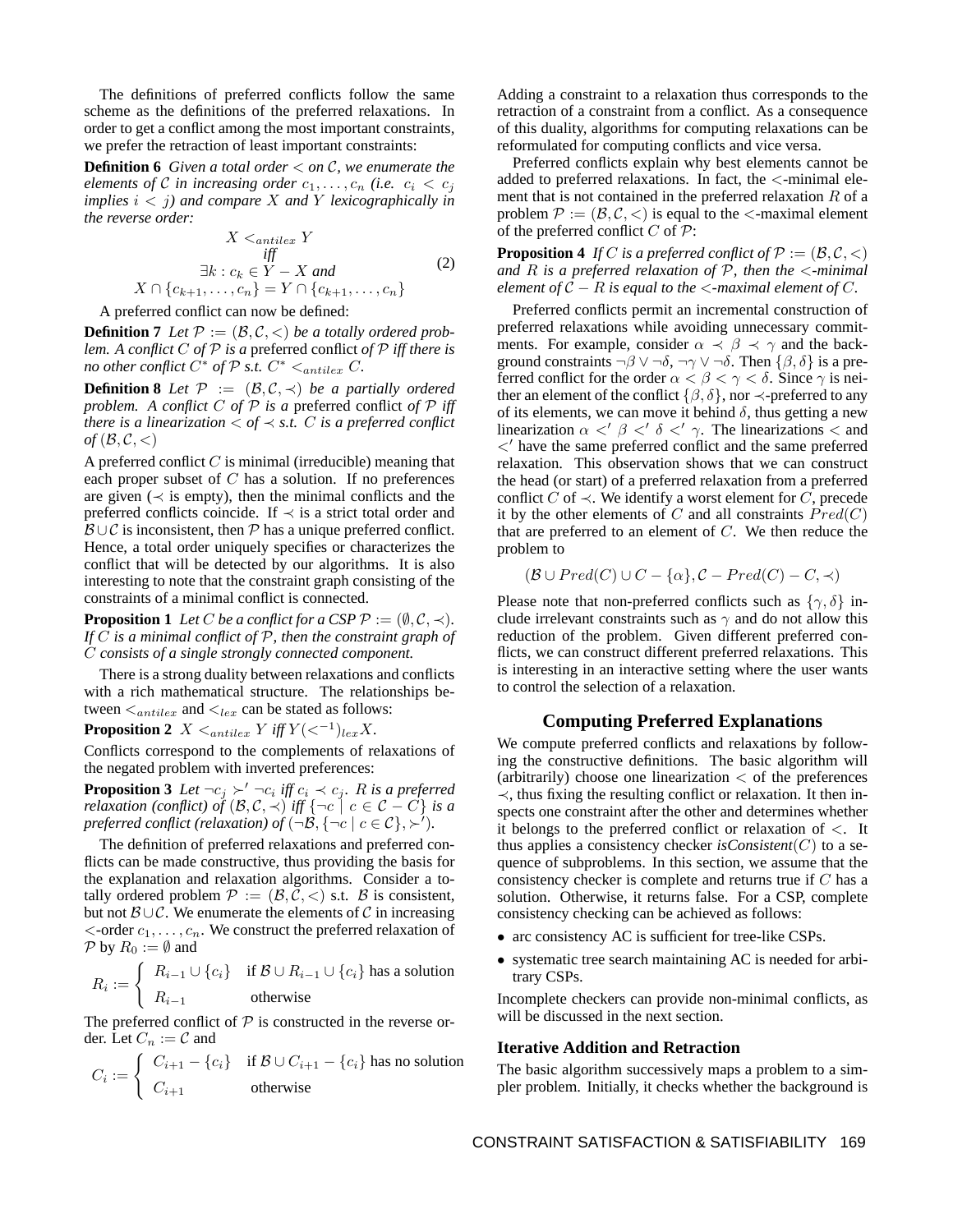#### **Algorithm** QUICKXPLAIN( $\beta$ ,  $\mathcal{C}$ ,  $\prec$ )

- 1. **if**  $isConsistent(B \cup C)$  return 'no conflict';
- 2. **else if**  $C = \emptyset$  **then** return  $\emptyset$ ;<br>3. **else** return OUICKXPLAIN'
- **else** return QUICKXPLAIN'( $\beta$ ,  $\beta$ ,  $\mathcal{C}$ ,  $\prec$ );

**Algorithm** QUICKXPLAIN'( $\beta$ ,  $\Delta$ ,  $\mathcal{C}$ ,  $\prec$ )

- 4. **if**  $\Delta \neq \emptyset$  and not *is Consistent*( $\mathcal{B}$ ) **then** return  $\emptyset$ ;
- 5. **if**  $C = {\alpha}$  **then** return  ${\alpha}$ ;
- 6. let  $\alpha_1, \ldots, \alpha_n$  be an enumeration of C that respects  $\prec$ ;
- 7. let k be *split*(*n*) where  $1 \leq k < n$ ;
- 8.  $C_1 := {\alpha_1, ..., \alpha_k}$  and  $C_2 := {\alpha_{k+1}, ..., \alpha_n};$ <br>9.  $\Delta_2 := \text{OUICKXPLAN'}(\mathcal{B} \cup C_1, C_2, \prec);$
- 9.  $\Delta_2 := \text{QuckXPLAN'}(\mathcal{B} \cup \mathcal{C}_1, \mathcal{C}_2, \prec);$ <br>10.  $\Delta_1 := \text{QuckXPLAN'}(\mathcal{B} \cup \Delta_2, \Delta_2, \mathcal{C}_1, \prec);$  $\Delta_1 := \text{QuickXPLAN'}(\mathcal{B} \cup \Delta_2, \Delta_2, \mathcal{C}_1, \prec);$
- 11. return  $\Delta_1 \cup \Delta_2$ ;

Figure 1: Divide-and-Conquer for Explanations.

inconsistent. If  $C$  is empty, then the problem can immediately be solved:

**Proposition 5** *Let*  $P := (B, C, \prec)$ *. If* B *is inconsistent then the empty set is the only preferred conflict of* P *and* P *has no relaxation. If*  $B \cup C$  *is consistent then*  $C$  *is the only preferred relaxation of* P *and* P *has no conflict.*

If  $\mathcal C$  is not empty, then the algorithm follows the constructive definition of a preferred relaxation. In each step, it chooses a  $\prec$ -minimal element  $\alpha$  and removes it from C. If  $\mathcal{B}\cup R\cup\{\alpha\}$ is consistent,  $\alpha$  is added to R. A preferred relaxation can be computed by iterating these steps.

The constructive definition of a preferred conflict starts by checking the consistency of the complete set  $\mathcal{C} \cup \mathcal{B}$  and then removes one constraint after the other. Whereas the addition of a constraint is an incremental operation for a consistency checker, the removal is a non-incremental operations. Therefore, the computation of a conflict starts with the process of constructing a relaxation  $R_i$ . When the first inconsistency is obtained, then we have detected the best element  $\alpha_{k+1}$  that is removed from the preferred relaxation. According to Proposition 4,  $\alpha_{k+1}$  is the worst element of the preferred conflict. Hence, the preferred conflict is a subset of  $R_k \cup \{\alpha_{k+1}\}\$  and  $C_{n-k}$  is equal to  $\{\alpha_{k+1}\}\$ . We now switch over to the constructive definition of preferred conflicts and use it to find the elements that are still missing.

**Example 2** *As a simple benchmark problem, we consider* n *boolean variables, a background constraint*  $\sum_{i=1}^{n} k_i \cdot x_i$  <  $3n$  *(with*  $k_i = n$  *for*  $i = 9, 10, 12$  *and*  $k_i = 1$  *otherwise) and n* constraints  $x_i = 1$ . The algorithm introduces the con*straints for*  $i = 1, \ldots, 12$ *, then switches over to a removal phase.*

# **Divide-and-Conquer for Explanations**

We can significantly accelerate the basic algorithms if conflicts are small compared to the number of constraints. In this case, we can reduce the number of consistency checks if we remove whole blocks of constraints. We thus split  $C$ into subsets  $C_1$  and  $C_2$ . If the remaining problem  $C_1$  is inconsistent, then we can eliminate all constraints in  $C_2$  while needing a single check. Otherwise, we have to re-add some of the constraints of  $C_2$ . The following property explains how the conflicts of the two subproblems can be assembled.

**Proposition 6** *Suppose*  $C_1$  *and*  $C_2$  *are disjoint and that no constraint of*  $C_2$  *is preferred to a constraint of*  $C_1$ *:* 

- *1. If*  $\Delta_1$  *is a preferred relaxation of*  $(\mathcal{B}, \mathcal{C}_1, \prec)$  *and*  $\Delta_2$  *is a preferred relaxation of*  $(B \cup \Delta_1, C_2, \prec)$ *, then*  $\Delta_1 \cup \Delta_2$  *is a* preferred relaxation of  $(\mathcal{B}, \mathcal{C}_1 \cup \mathcal{C}_2, \prec)$ .
- *2. If*  $\Delta_2$  *is a preferred conflict of* ( $\mathcal{B} \cup \mathcal{C}_1, \mathcal{C}_2, \prec$ ) *and*  $\Delta_1$  *is a* preferred conflict of  $(B \cup \Delta_2, C_1, \prec)$ , then  $\Delta_1 \cup \Delta_2$  is a *preferred conflict of*  $(\mathcal{B}, \mathcal{C}_1 \cup \mathcal{C}_2, \prec)$ *.*

We divide an inconsistent problem in this way until we obtain subproblems of the form  $\mathcal{P}' := (\mathcal{B}, {\{\alpha\}}, \prec)$ , where all but one constraint are in the background. We then know that  $\mathcal{B} \cup \{\alpha\}$  is inconsistent. According to Proposition 5, it is sufficient to check whether  $\beta$  is consistent in order to determine whether  $\{\alpha\}$  is a preferred conflict of B. Algorithm QUICKXPLAIN (cf. Figure 1) exploits propositions 5 and 6. It is parameterized by a split-function that chooses the subproblems for a chosen linearization of  $\prec$  (see line 6):

**Theorem 1** *The algorithm* QUICKXPLAIN( $B, C, \prec$ ) *always terminates. If*  $B \cup C$  *has a solution then it returns 'no conflict'. Otherwise, it returns a preferred conflict of*  $(\mathcal{B}, \mathcal{C}, \prec)$ *.* 

QUICKXPLAIN spends most of its time in the consistency checks. A subprocedure QUICKXPLAIN' is only called if  $\mathcal C$  is a non-empty conflict and if a part of the background, namely  $\mathcal{B} - \Delta$  has a solution. Figure 2 shows the call graph of QUICKXPLAIN' for example 2. If no pruning (line 4) occurs, then the call graph is a binary tree containing a leaf for each of the *n* constraints. This tree has  $2n - 1$  nodes. The square nodes correspond to calls of QUICKXPLAIN' that test the consistency of the background (line 4). Successful tests are depicted by grey squares, whereas failing tests are represented by black squares. For example, the test fails for node  $n_{11}$ , meaning that  $n_{11}$  is pruned and that its subtree is not explored (indicated by white circles). The left sibling  $n_{10}$  of the pruned node  $n_{11}$  does not need a consistency check (line 4) and is depicted by a grey circle. If a test succeeds for a leaf, then its constraint belongs to the conflict (line 5) and will be added to the background.

If we choose  $split(n) := \frac{n}{2}$  then subproblems are divided into smaller subproblems of same size and a path from the root to a leaf contains  $\log n$  nodes. If the preferred conflict has  $k$  elements, then the non-pruned tree is formed of the  $k$ paths from the root node to the k leaves of those elements. In the best case, all  $k$  elements belong to a single subproblem that has  $2k - 1$  nodes and there is a common path for all elements from the root to the root of this subproblem. This path has the length  $\log n - \log k = \log \frac{n}{k}$ . In the worst case, the paths join in the top in a subtree of depth  $\log k$ . Then we have k paths of length  $\log \frac{n}{k}$  from the leaves of this subtree to the leaves of the conflict. All other cases fall in between these extremes. For problems with one million of constraints, QUICKXPLAIN thus needs between 33 and 270 checks if the conflict contains 8 elements. Table 4 gives the complexities of different split-functions. For lines 2 and 3, the shortest path has length 1, but the longest one has length  $n$ .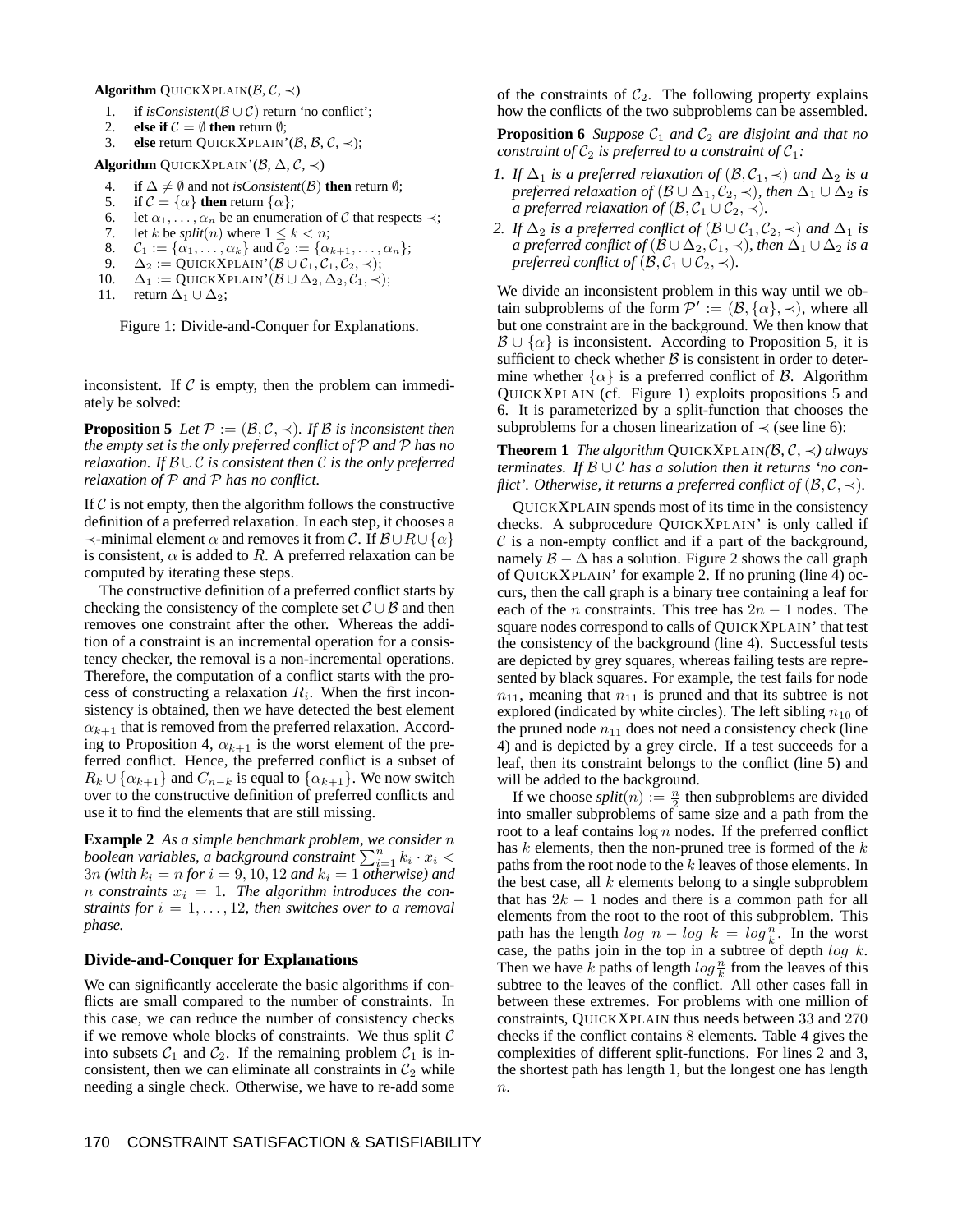

Figure 2: Call graph for QUICKXPLAIN.

| Method | Split              | <b>Best Case</b>     | <b>Worst Case</b>              |
|--------|--------------------|----------------------|--------------------------------|
| ı.     | $split(n) = n/2$   | $\log\frac{n}{k}+2k$ | $2k \cdot log\frac{n}{k} + 2k$ |
|        | $split(n) = n - 1$ | 2k                   | 2n                             |
| 3.     | $split(n) = 1$     |                      | $n+k$                          |

Table 4: Number of Consistency Checks.

If a problem is decomposable and the preferred conflict is completely localized in one of the subproblems, say  $P^*$ , then the size of the conflict is bounded by the size of  $P^*$ . QUICKXPLAIN will prune all subtrees in the call graph that  $\overrightarrow{d}$  not contain an element of  $P^*$  and thus discovers irrelevant subproblems dynamically. Similar to (Mauss & Tatar 2002), it thus profits from the properties of decomposable problems, but additionally takes preferences into account.

Further improvements of QUICKXPLAIN are possible if knowledge of the constraint graph is exploited. Once an element c of the conflict has been determined, all nonconnected elements can be removed. If two elements  $c_1, c_2$ have been detected and all paths from  $c_1$  and  $c_2$  go through a constraint from  $X$ , then at least one element of  $X$  belongs to the conflict. Hence, graph algorithms for strongly connected components and cut detection make QUICKXPLAIN more informed and enable deductions on conflicts.

### **Multiple Preferred Explanations**

We use preference-based search (Junker 2002) to determine multiple preferred relaxations. It sets up a choice point each time a constraint  $c_i$  is consistent w.r.t. a partial relaxation  $R_{i-1}$ . The left branch adds  $c_i$  to  $R_{i-1}$  and determines preferred relaxations containing  $c_i$ . The right branch adds other constraints to  $R_{i-1}$  that entail  $\neg c_i$ . We can adapt PBS to the constructive definition of preferred conflicts. We set up a choice point when  $c_i$  is removed from  $C_{i+1}$ . The left branch removes  $c_i$  from  $C_{i+1}$  and determines preferred conflicts not containing  $c_i$ . The right branch removes other constraints from  $C_{i+1}$  such the removal of  $c_i$  leads to a solution.

## **Consistency Checking with Search**

If search fails, but not constraint propagation, then the consistency checking of QUICKXPLAIN requires multiple searches through similar search spaces.

We consider a variant of example 1, where the type of each option needs to be chosen from a product catalogue in order to determine its precise price. Furthermore, we suppose that there are several compatibility constraint between

those types. A solution consists of a set of options and their types such that the budget and the compatibility constraints are met. Propagation is insufficient to detect the infeasibility of an option if the constraint network contains one or several cycles.

Hence, the consistency checker will search for a solution to prove the consistency of a set  $X$  of constraints. If successful, QUICKXPLAIN adds further constraints  $\Delta$  and checks  $X \cup \Delta$ . For example, X may contain a requirement for a CD-player and  $\Delta$  may refine it by requiring a CD-player of type A if one is selected. In order to prove the consistency of X, the checker must be able to produce a solution  $S$  of  $X$ . If S contains a CD-player of type A, then it satisfies  $\Delta$  and it is not necessary to start a new search. Or we may repair  $S$  by just changing the type of the CD-player. We therefore keep the solution S as witness for the consistency of X. This *witness of success* can guide the search for a solution of  $X \cup \Delta$ by preferring the variable values in S. It can also avoid a reexploration of the search tree for  $X$  if the new search starts from the search path that produced S.

If a consistency check fails for  $X$ , then QUICKXPLAIN removes some constraints  $\Delta$  from X and checks  $X - \Delta$ . For example,  $X$  may contain requirements for all options, including that for a CD-player of type A. Suppose that the inconsistency of  $X$  can be proved by trying out all different metal colors. Now we remove the requirement for a CDplayer of type  $A$  from  $X$ . If the CD-player type was not critical for the failure, then it is still sufficient to instantiate the metal color in order to fail. Otherwise, we additionally instantiate the type of the CD-player. Since these critical variables suffice to provoke a failure of search, we can keep them as *witness of failure* and instantiate them first when checking  $X - \Delta$ . Decomposition methods (Dechter & Pearl 1989) such as cycle cutset give good hints for identifying a witness of failure.

This analysis shows that QUICKXPLAIN does not need to start a search from scratch for each consistency check, but can profit from witnesses for failure and success. The witness of success guides a least-commitment strategy that tries to prove consistency, whereas a first-fail strategy is guided by a witness of failure and tries to prove inconsistency.

If problems are more difficult, but search of the complete problem fails in a specified time, then approximation techniques can be used. Firstly, QUICKXPLAIN can be stopped when it has found the k worst elements of a preferred conflict, which is sometimes sufficient. Secondly, a correct, but incomplete method can be used for consistency checking. An arc consistency based solver has these properties. Another example is tree search that is interrupted after a limited amount of time. If such a method reports false, QUICK-XPLAIN knows that there is a failure and proceeds as usual. Otherwise, QUICKXPLAIN has no precise information about the consistency of the problem and does not remove constraints. As a consequence, it always returns a conflict, but not necessarily a minimal one. Hence, there is a trade-off between optimality of the results and the response time.